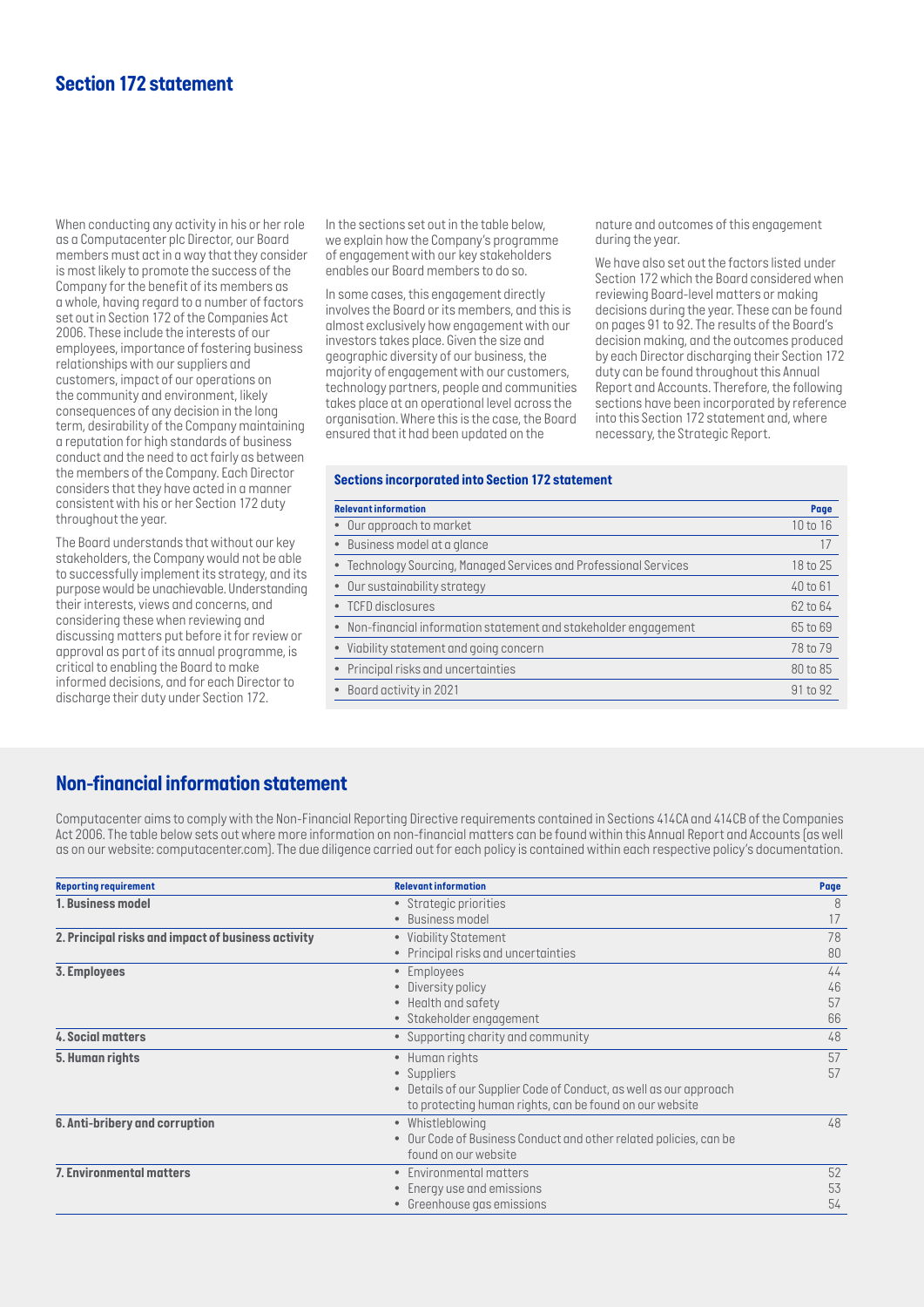# *Stakeholder engagement*

# *OUR KEY STAKEHOLDERS ENABLE COMPUTACENTER TO CREATE VALUE FOR THEM.*

*Our people and technology partners provide us with leading digital technology and expertise that underpins the competitiveness of our customer offering. Our customers place their trust in us to Source, Transform and Manage their digital technology to support their organisations. Our investors support us by taking the decisions and providing us with the capital support that allows us to build a sustainable business for the long term, whilst the communities in* 

*which we operate support the social, economic and personal interests of our other key stakeholders. Collectively, they are an indispensable part of how we do business. Having their support, and ensuring that we address their views, interests and concerns where we can do so, is of paramount importance to us.* 



#### *Why we engage and what matters to them:*

*Our Winning Together Values are unambiguous: we put our customers first, we keep our promises to them, and we always prioritise the long term in our dealings with them.* 

*Our Purpose includes enabling the success of our customers by helping them to navigate the complex digital environment and to Source, Transform and Manage their digital technology. One of our principal risks is that we fail to invest appropriately to maintain our competitiveness. We can only support our customers and mitigate against this risk through a deep understanding of their current and likely future needs and views, ensuring that our offerings and investment decisions are aligned with these, and that we deliver a positive customer experience which drives long-term customer relationships.* 

*Our collaboration with customers requires continuous two-way engagement, so we can adapt with them as their digital environments and related technology needs evolve. They expect us to be responsive and flexible to their requirements, delivering services to them in a way which reflects agreed terms and is safe and sustainable. Through clear communication with our customers, we are able to ensure that we have the capability to deliver what they are asking from us.*

### *Our principal forms of engagement with them during the year were:*

- *• Day-to-day engagement through a wide variety of channels, generally covering our performance and future opportunities, and including face-to-face and virtual meetings, customer training and workshops, as well as dialogue through dedicated client directors and account managers, our service support functions and, where necessary, our country-unit and Group Management teams.*
- *• Regular meetings between our Chief Executive Officer and key customers, to discuss their view of Computacenter.*
- *• Customer surveys and other structured mechanisms for obtaining feedback on our performance.*
- *• Through the publication of supporting materials, including those on our website (computacenter.com) which summarise and provide further information on our customer offerings.*

#### *How the Board was kept informed of engagement outcomes, and considered the interests of our customers during discussions and decision making:*

In 2021, the Board received frequent updates on customer *engagement from the Chief Executive Officer, which included details of significant contract bids and wins, and material customer issues where they arose.* 

*These were supplemented by presentations from our in-country business leadership teams on key customers and their issues, including the management teams of our German and UK businesses. Subjects covered included maintaining and expanding long-term customer relationships, the impact of Covid-19 on significant customers, their demand and investment capacity for IT infrastructure and systems, and a review of independently-produced customer satisfaction data. The Board also completed a 'deep-dive' on a topic related to the Group's strategic priorities at each of its scheduled meetings, which are based on likely future trends in customer behaviour and demand, and ensuring that the Group can adapt to these with its customer offerings.*

*Feedback and discussion from these engagement activities informed the Board's decision to approve the Group's three-year strategic plan for 2022-2024, the associated investment requirements required by that plan, the Group's financial performance targets for 2022, as well as its review of potential acquisition and material contract bid opportunities.* 

*The Board also approved an investment into our core IT Service Management (ITSM) systems, which will allow us to address the capabilities that our customers will need in the future, and reviewed and approved the Group's ESG strategy having considered the expectations of our key customers in that area, and received regular ESG updates from the Group Finance Director and Group Development Director.* 

*Further details of how the Board considered the interests of our customers in its decision-making can be found on pages 91 to 92.*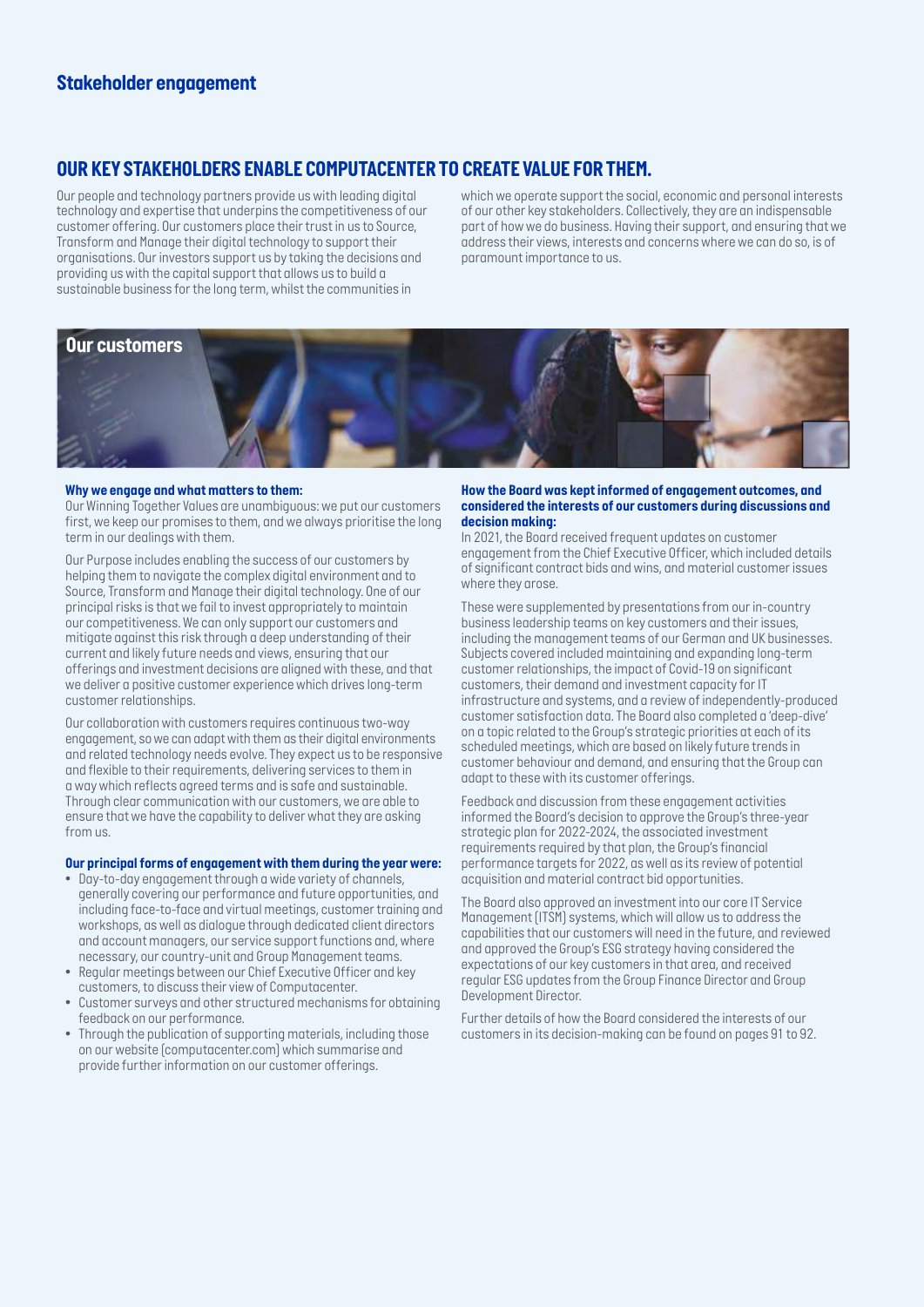### *Stakeholder engagement continued*



### *Why we engage and what matters to them:*

*Our people are at the centre of what we do and are essential for our future growth. They implement and promote our culture, as set by the Board, on a day-to-day basis. Externally, they represent Computacenter when interacting with our other key stakeholders, building relationships, generating long-term trust, and developing knowledge of their requirements and preferred ways of operating.* 

*We want to attract, retain and develop people who understand and promote our strategy, performance, culture, values and purpose. Failure to recruit and retain the right calibre of people to our talent pool is one of our principal risks (as set out on page 85). Clear, consistent and frequent engagement with our people, and the groups that represent them, helps us to mitigate this risk.* 

*Our people expect us to provide fair and safe working conditions for them, and to help create an environment where they can get the best out of themselves. Engagement allows us to understand how we can continually strive to do this better.*

### *Our principal forms of engagement with them during the year were:*

- *• The programme of engagement completed by Ros Rivaz, the nominated Non-Executive Director for Workforce Engagement.*
- *• Weekly communications to all of our people from the Chief Executive Officer, covering topics such as recent business performance and trends, as well as Board and senior Management views on those areas.*
- *• Engagement with our Works Councils across Europe, including Germany, France, Spain, Belgium, Switzerland and the Netherlands, and additionally our European Works Council.*
- *• The Group-wide Management structure and Whistleblowing hotline, and the activities of our Human Resources function, all of which ensure that issues and feedback raised by our people are considered and escalated, including to members of the Board and the Group Executive Committee if appropriate.*
- *• Through our policies and training, which provide guidance on how we expect our people to represent Computacenter and conduct themselves.*
- *• Through our biennial Group-wide employee survey.*

### *How the Board was kept informed of engagement outcomes, and considered the interests of our people during discussions and decision-making:*

*The Board received frequent updates during the year from Ros Rivaz on the outcomes of the Workforce Engagement Programme, which included feedback from our people on the Company's response to the Covid-19 pandemic, indicating that it had been clear and timely with related communications, and had provided our people with appropriate support, both in respect of their needs relating to their role undertaken for Computacenter, and the provision of resources to support their mental wellbeing, particularly during Covid-19 related lockdowns.* 

*Ros summarised the views provided to her on the effectiveness of working relationships between Management and our Works Councils, and noted that over time there would be appetite for the Company to provide clarity on its post-Covid-19 future working arrangements. She reported on her meeting with the Computacenter Employee Impact Group (EIG) for Ethnicity, including feedback that the EIG had received from our people on their views and experiences of how Computacenter ensures diversity and equality across the Group. Feedback provided informed the Board's deep-dive review on the Group's culture, including discussion of how this had developed over recent years, had been impacted by the Covid-19 pandemic and how it supported the implementation of the Group's strategy.* 

*The Board also received presentations from our in-country senior Management teams, which included detail on employee engagement activities and outcomes, as well as specific updates from the Chief People Officer on negotiations between the Group and its Works Councils related to matters of interest to both parties.* 

*The Chief Executive Officer provided an update of progress made against internal gender diversity targets for senior Management positions throughout the organisation, which was considered by the Board when reviewing our Gender Pay Gap (GPG) reporting, the causes for the remaining GPG that exists, how this is linked to diversity and inclusion and actions required to reduce our GPG.* 

*As part of his regular updates to the Board on financial and operational performance, the Chief Executive Officer also reported on common themes and trends from employee feedback, especially concerning the impact of Covid-19 on our people. During the year, and on the recommendation of the Chief Executive Officer, the Board approved the expansion of the Group's Performance Share Plan to allow the issue of awards within additional jurisdictions following recent acquisitions made. Prior to the publication of the 2021 Annual Report and Accounts, the Board also reviewed and discussed the results of our biennial Group-wide employee survey, which was completed in the fourth quarter of the year. Detail of the outcomes of that survey can be found in the people section on page 46. Feedback from each of these engagement activities above also informed the Board in its discussions and decision-making around Computacenter's Modern Slavery Act Statement and ESG strategy.* 

Further details of how the Board considered the interests of our *people in its decision-making can be found on pages 91 to 92.*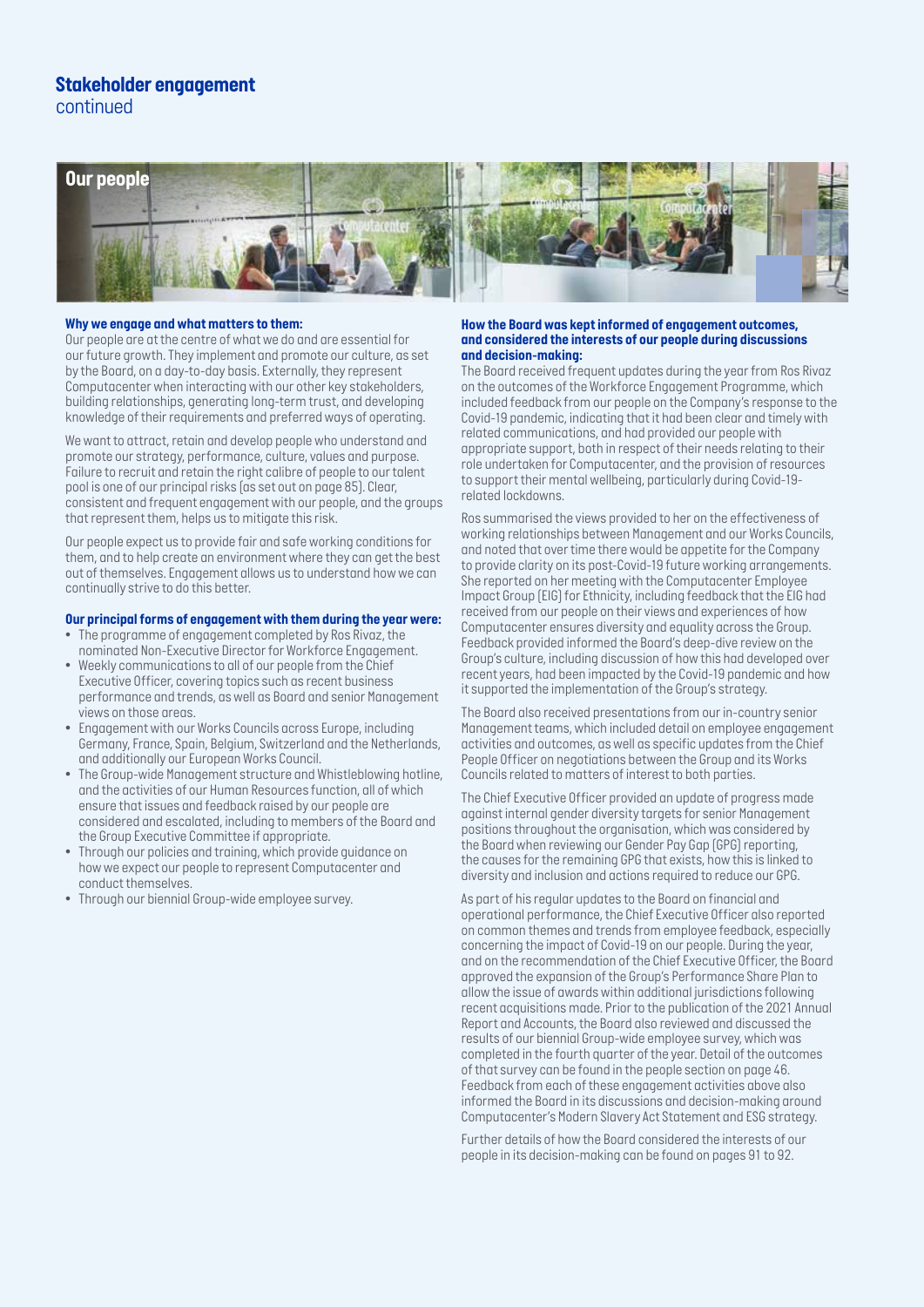## *Stakeholder engagement continued*



### *Why we engage and what matters to them:*

*Our technology partners are critical for us and we invest time and effort in ensuring that our relationships with them remain robust and healthy, for mutual benefit. We aspire to be their preferred route to market for our chosen customer segments, and they benefit from our customer intimacy, which comes from our focus on long-term, multi-level strategic relationships.* 

*Through engagement with our customer teams and by working in partnership, we add value and drive end-user satisfaction with our technology partners' products. To facilitate that and enable us to grow together, we need to maintain strong and sustainable working relationships, on both a day-to-day and strategic level, covering operational, engagement and commercial support.*

### *Our principal forms of engagement with them during the year were:*

- *• Our technology partners' customer-aligned sales and technical personnel, and our sales, technical and services teams engage regularly to ensure strong working partnerships, on a customerby-customer basis.*
- *• The Group technology services team formally engages with our technology partners on a day-to-day basis, as well as at management and executive level, to maintain strong partnerships and to continue to deliver operationally and strategically.*
- *• Technology partners share product and strategy information at multiple formal and informal events during the year, to enable us to fully support our customers' initiatives and business planning. This requires both technical and commercial engagement across Computacenter and includes inviting representatives of our technology partners to speak at our Group-wide annual sales meeting, where they communicate their latest technical innovations and their view of how our organisations can most effectively work together.*

### *How the Board was kept informed of engagement outcomes, and considered the interests of our technology partners during discussions and decision-making:*

*The majority of our engagement with technology partners takes place at an operational level. The Board received updates from the Chief Executive Officer, Chief Commercial Officer and other members of the senior Management team on the views of our technology partners, and reviewed the Group's Technology Sourcing strategy and tooling capabilities with the Chief Commercial Officer. The Board reviewed specific project workstreams aimed at ensuring that the Group's Technology Sourcing tooling systems and capabilities adequately supported the wider business, provided differentiation against the Group's competitors and were able to support likely future customer demand and purchasing behaviours.*

*The updates it received informed the Board's discussions and decision-making when approving the Group's strategy and associated investments, and setting financial targets for the Group in 2022.*

*Further explanation on how we build powerful partnerships with our technology partners can be found on pages 18 to 21.* 

*For further detail on how the Board considered the interests of our technology partners in its decision making during the year, please see pages 91 to 92.* 



### *Why we engage and what matters to them:*

*Our Purpose is Enabling Success by building long-term trust with our stakeholders. These include the communities in which we, and our other key stakeholders, live and work. Our local communities support our ability to do business and supporting them in return is a responsibility. Through doing so, we aim to inspire our people, to illustrate more widely our commitment to act like 'people matter' (one of our core values as an organisation), and to maintain and enhance our corporate reputation. Our local communities are interested in ensuring that our operations are sustainable and safe, so that the positive economic and social impact that Computacenter has on them is protected over the long term and increases over time. They expect us to engage with the social and environmental issues that matter to them, including in areas like equality, diversity and inclusion and the sustainable use of resources within our business operations. They also expect us to act ethically, to treat our stakeholders fairly and, where possible, to support them financially or with our time.* 

### *Our principal forms of engagement with them during the year were:*

- *• Our engagement is focused on school, community and university outreach programmes with a focus on encouraging young people to take up Science, Technology, Engineering and Mathematics (STEM) careers, thereby addressing skills shortages, increasing diversity across STEM, improving social mobility and raising aspirations. Our school, community and university outreach programme won best Community Outreach Programme at the 2021 CRN Women in Channel Awards.*
- *• Our employee volunteers have completed over 1,700 hours of community outreach volunteering.*
- *• Most of our community engagement is through direct engagement between our people and our local communities, across all of our main operating geographies.*
- *• For further information on our engagement with our local communities, please see our sustainability section on pages 44 to 61.*

### *How the Board was kept informed of engagement outcomes, and considered community interests during discussions and decision-making:*

*The Board received frequent updates from the Group Finance Director and the Group Development Director on our sustainability strategy, and the progress being made in implementing it. As part of these updates, it reviewed activities being undertaken by the Group to engage with and support our local communities, and our commitments and reporting relating to the environment and climate change. The Board considered the interests of our local communities, and the impact of our operations on them, when approving our revised targets for carbon emissions as set out on page 52, discussing the Group's approach and objectives related to diversity and inclusion, and reviewing our Gender Pay Gap Reporting metrics and Modern Slavery Act Statement.*

*For further examples of where the Board has considered the interests of our local communities in its decision-making during the year, please see pages 91 and 92.* 

*For further detail on actions we are taking to contribute towards the long-term future of our people and our planet, and to provide sustainable solutions for our customers, please see pages 44 to 61.*